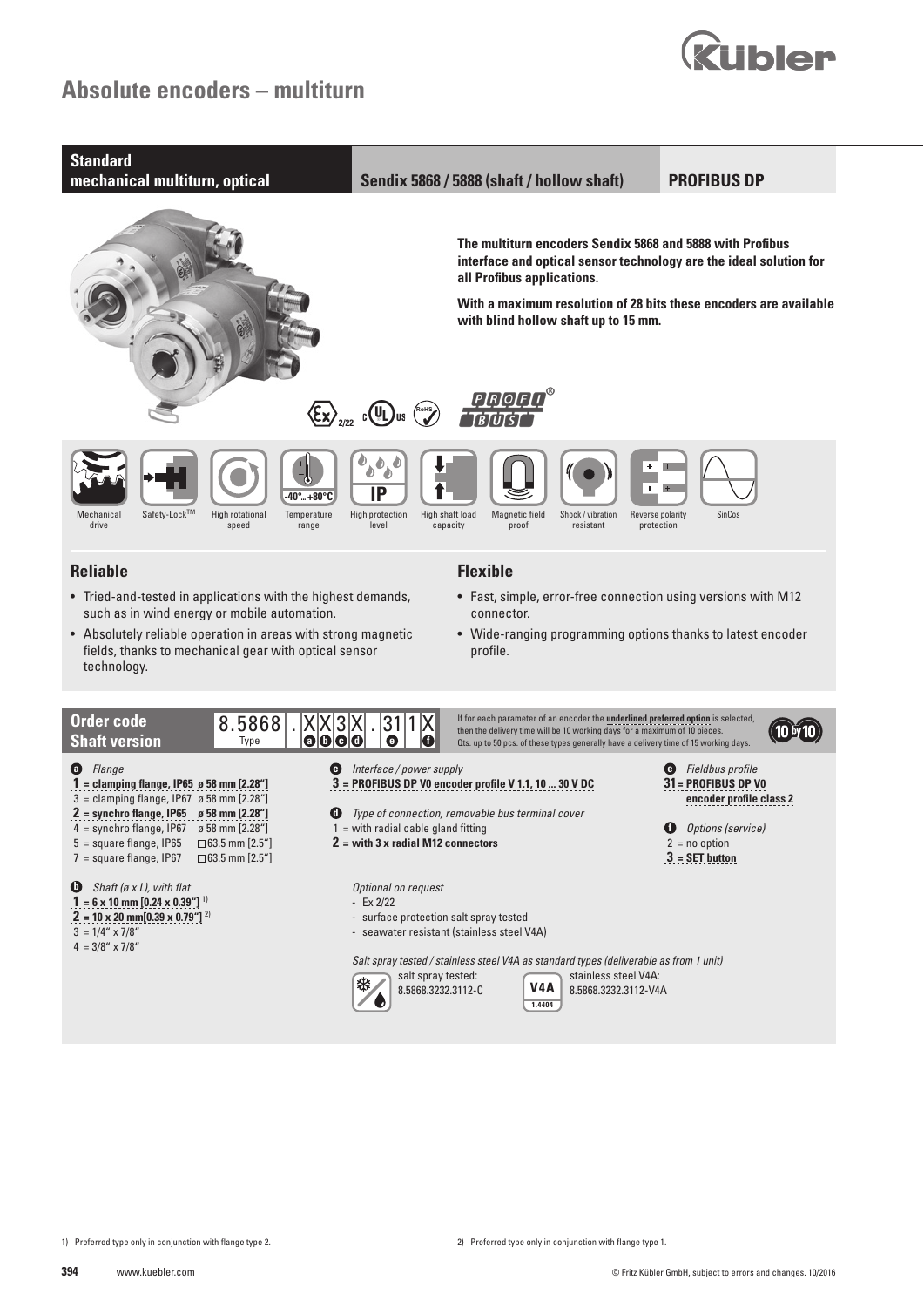# **Absolute encoders – multiturn**





Further accessories can be found in the accessories section or in the accessories area of our website at: www.kuebler.com/accessories.

Additional connectors can be found in the connection technology section or in the connection technology area of our website at: www.kuebler.com/connection\_technology.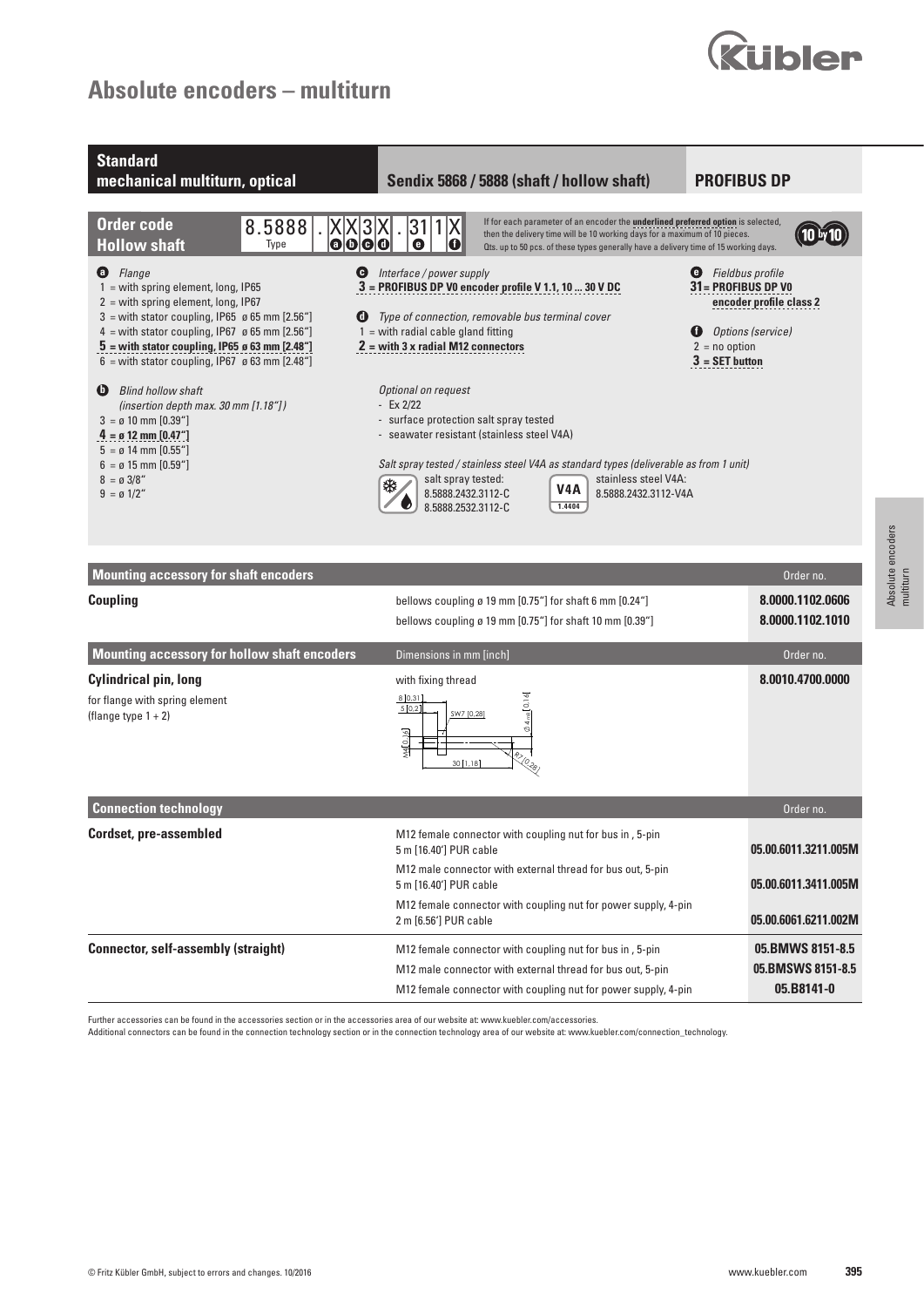

## **Standard**

### **mechanical multiturn, optical Sendix 5868 / 5888 (shaft / hollow shaft)**

### **PROFIBUS DP**

**Technical data**

| <b>Mechanical characteristics</b> |
|-----------------------------------|
|                                   |

| <b>Maximum speed</b>                    | IP65 up to 70°C [158°F]                       | 9000 min <sup>-1</sup> , 7000 min <sup>-1</sup> (continuous)        |
|-----------------------------------------|-----------------------------------------------|---------------------------------------------------------------------|
|                                         | IP65 up to T <sub>max</sub>                   | 7000 min <sup>-1</sup> , 4000 min <sup>-1</sup> (continuous)        |
|                                         | IP67 up to 70°C [158°F]                       | $8000 \text{ min}^{-1}$ , 6000 min <sup>-1</sup> (continuous)       |
|                                         | IP67 up to T <sub>max</sub>                   | 6000 min <sup>-1</sup> , 3000 min <sup>-1</sup> (continuous)        |
| <b>Starting torque - at 20°C [68°F]</b> | <b>IP65</b>                                   | $< 0.01$ Nm                                                         |
|                                         | <b>IP67</b>                                   | $< 0.05$ Nm                                                         |
| <b>Mass moment</b>                      | shaft version                                 | $3.0 \times 10^{-6}$ kgm <sup>2</sup>                               |
| of inertia                              | hollow shaft version                          | 7.5 x 10 $-6$ kgm <sup>2</sup>                                      |
| Load capacity of shaft                  | radial                                        | 80 N                                                                |
|                                         | axial                                         | 40 N                                                                |
| Weight                                  | with bus terminal cover                       | approx. 0.57 kg [10.11 oz]                                          |
|                                         | with fixed connection                         | approx. 0.52 kg [18.34 oz]                                          |
| <b>Protection</b>                       | housing side                                  | <b>IP67</b>                                                         |
| acc. to EN 60529                        | shaft side                                    | IP65, opt. IP67                                                     |
| <b>Working temperature range</b>        |                                               | $-40^{\circ}$ C $+80^{\circ}$ C [ $-40^{\circ}$ F $+176^{\circ}$ F] |
| <b>Materials</b>                        | shaft / hollow shaft                          | stainless steel                                                     |
|                                         | flange                                        | aluminum                                                            |
|                                         | housing                                       | zinc die-cast                                                       |
|                                         | <b>Shock resistance acc. to EN 60068-2-27</b> | $2500 \text{ m/s}^2$ , 6 ms                                         |
|                                         | Vibration resistance acc. to EN 60068-2-6     | 100 m/s <sup>2</sup> , 55  2000 Hz                                  |

| <b>Electrical characteristics</b>                         |                                                       |  |  |  |
|-----------------------------------------------------------|-------------------------------------------------------|--|--|--|
| <b>Power supply</b>                                       | 10  30 V DC                                           |  |  |  |
| <b>Power consumption</b> (no load)                        | max. 120 mA                                           |  |  |  |
| <b>Reverse polarity protection</b><br>of the power supply | yes                                                   |  |  |  |
| <b>UL</b> approval                                        | file 224618                                           |  |  |  |
| <b>CE compliant</b> acc. to                               | EMC quideline 2014/30/EU<br>RoHS quideline 2011/65/EU |  |  |  |

### **SET button (zero or defined value, option)**

Protection against accidental activation.

Button can only be operated with a ball-pen or pencil.

### **Diagnostic LED (yellow)**

**LED is ON with following errors** Sensor error (Profibus error)

| Terminal assignment terminal box |  |
|----------------------------------|--|
|                                  |  |

| <b>Interface characteristics PROFIBUS DP</b> |                                                                                                                             |
|----------------------------------------------|-----------------------------------------------------------------------------------------------------------------------------|
| <b>Resolution singleturn</b>                 | 1  65536 (16 bit), scalable<br>default: 8192 (13 bit)                                                                       |
| <b>Number of revolutions (multiturn)</b>     | 1  4096 (12 bit), scalable                                                                                                  |
| <b>Total resolution</b>                      | 1 268.435.456 (28 bit), scalable<br>default: 33.554.432 (25 bit)                                                            |
| Code                                         | binary                                                                                                                      |
| Interface                                    | Interface specification acc. to<br>PROFIBUS-DP 2.0 / standard<br>(DIN 19245 part 3) / RS485 driver<br>galvanically isolated |
| <b>Protocol</b>                              | Profibus encoder profile V1.1<br>class1 and class 2<br>with manufacturer-specific add-ons                                   |
| <b>Baud rate</b>                             | max. 12 Mbit/s                                                                                                              |
| <b>Device address</b>                        | 1127<br>set by rotary switches                                                                                              |
| <b>Termination switchable</b>                | set by DIP switches                                                                                                         |

### **Profibus encoder profile V1.1**

The PROFIBUS DP device profile describes the functionality of the communication and the user-specific component within the Profibus field bus system. For encoders, the encoder profile is definitive. Here the individual objects are defined independent of the manufacturer. Furthermore, the profiles offer space for additional manufacturer-specific functions; this means that Profibus-compliant device systems can be used now with the guarantee that they are ready for the future too.

#### **The following parameters can be programmed**

- Direction of rotation.
- Scaling (number of steps per revolution).
- Preset value.
- Diagnostics mode.

### **The following functionality is integrated**

- Galvanic isolation of the bus stage with DC/DC converter.
- Line driver acc. to RS485 max. 12 MB.<br>• Address programmable via DIP switch
- Address programmable via DIP switches.
- Diagnostics LED.<br>• Full class 1 and c
- Full class 1 and class 2 functionality.

| Interface | Type of connection                 |           |                   | <b>BUS IN</b>  |                |                   |                       |      | <b>BUS OUT</b>  |        |                                                        |
|-----------|------------------------------------|-----------|-------------------|----------------|----------------|-------------------|-----------------------|------|-----------------|--------|--------------------------------------------------------|
| 3         |                                    | Signal:   | B                 | A              | 0 <sub>V</sub> | $+V$              | 0 <sub>V</sub>        | $+V$ | B               | A      | The shield of the connection cable must                |
|           | (terminal box)                     | Terminal: |                   | $\overline{2}$ | 3              | 4                 | 5                     | 6    | 7               | 8      | be connected over a large area via the<br>cable gland. |
|           |                                    |           |                   |                |                |                   |                       |      |                 |        |                                                        |
| Interface | Type of connection                 | Function  | 3 x M12 connector |                |                |                   |                       |      |                 |        |                                                        |
|           |                                    | Bus in    | Signal:           |                | —              | PB A              | $\qquad \qquad -$     |      | PB B            | Shield | 5                                                      |
|           |                                    |           | Pin:              |                |                | $\overline{2}$    | 3                     |      | 4               | 5      |                                                        |
|           |                                    |           |                   |                |                |                   |                       |      |                 |        |                                                        |
| 3         | $\overline{2}$                     | Power     | Signal:           | $+V$           |                | $\qquad \qquad -$ | 0 <sub>V</sub>        |      | $\qquad \qquad$ |        |                                                        |
|           | $(3 \times M12 \text{ connector})$ | supply    | Pin:              |                |                | $\overline{2}$    | 3                     |      | 4               |        |                                                        |
|           |                                    | Bus out   | Signal:           | $ BUS_VDC^1 $  |                | PB A              | BUS_GND <sup>1)</sup> |      | PB B            | Shield |                                                        |
|           |                                    |           | Pin:              |                |                | $\overline{2}$    | 3                     |      | 4               | 5      |                                                        |

1) For supplying an external Profibus DP termination resistor.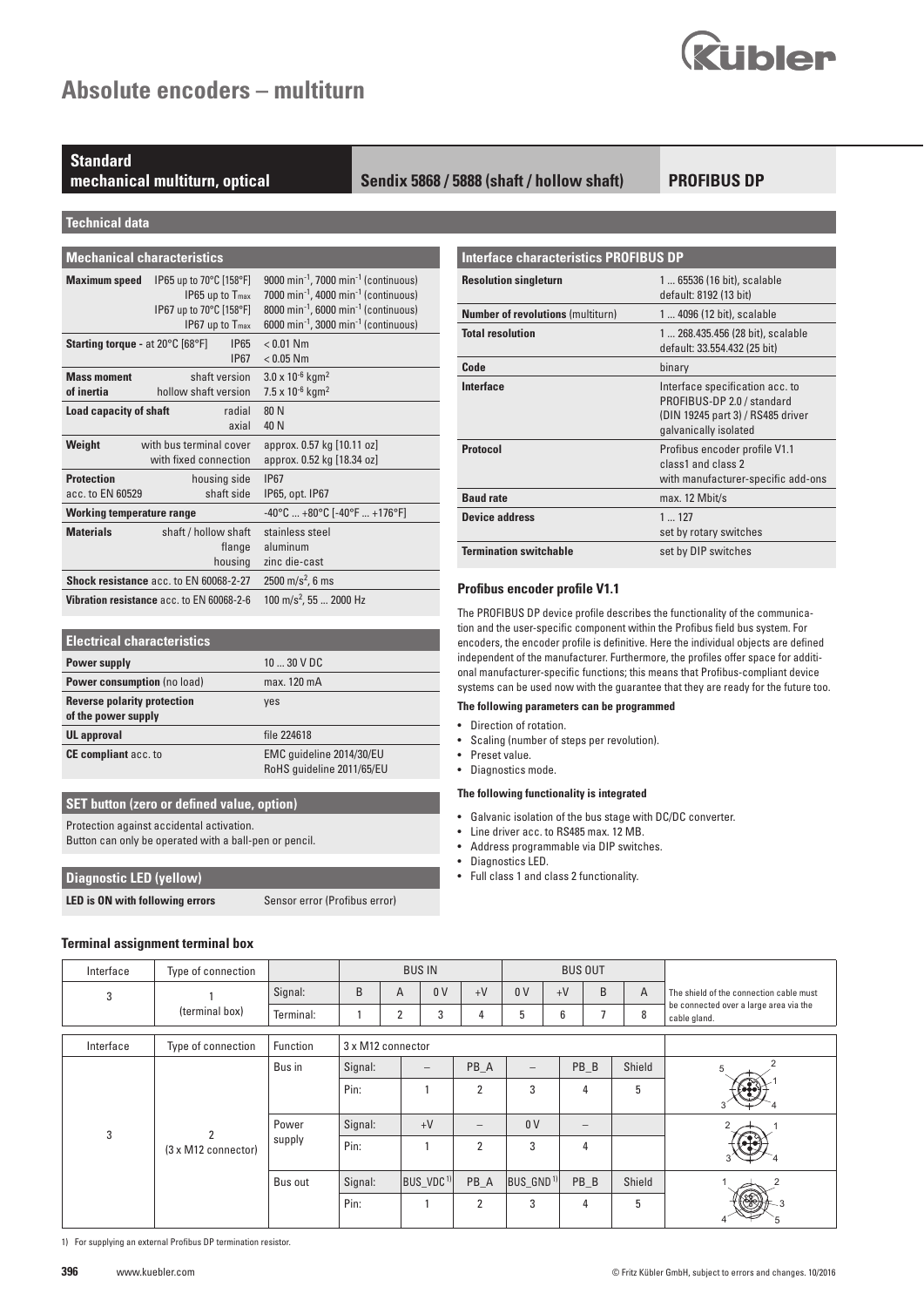# **Absolute encoders – multiturn**



# **Standard**

**mechanical multiturn, optical Sendix 5868 / 5888 (shaft / hollow shaft)**

**PROFIBUS DP** 

**Dimensions shaft version, with removable bus terminal cover** Dimensions in mm [inch]

### **Synchro flange, ø 58 [2.28] Flange type 2 and 4**  (drawing with cable)

 $1$  3 x M4, 6 [0.24] deep



1 2 3 4 5 6 7 8

|           | Fit |           |
|-----------|-----|-----------|
| 6[0.24]   | h7  | 10 [0.39] |
| 10 [0.39] |     | 20 [0.79] |
| 1/4"      | h7  | 7/8''     |
| 3/8''     | h/  | 7/8''     |

### **Clamping flange, ø 58 [2.28]**

 $1$  3 x M3, 6 [0.24] deep 2 3 x M4, 8 [0.32] deep

**Flange type 1 and 3**  (drawing with 3 x M12 connector)

|                                                                     | ¢           |                    |
|---------------------------------------------------------------------|-------------|--------------------|
|                                                                     |             |                    |
| 28]<br>[2.12]<br>$\frac{4}{1}$<br>⊴<br>Ξ<br>$\frac{\Theta}{\Theta}$ |             | 40 [1.57]          |
| $\varphi$ 58<br>$\varphi$ 53<br>$\varphi$ 36                        |             | $\phi$ 60 $[2.36]$ |
|                                                                     | ۱Θ          |                    |
|                                                                     |             |                    |
| 10 [0.39]                                                           |             | 14,5 [0,57]        |
| 3[0.12]                                                             |             |                    |
|                                                                     | 3[0.12]     | 30 [1.18]          |
|                                                                     | 76 [3.0]    |                    |
|                                                                     | 77,2 [3.03] |                    |



|           | Fit |           |
|-----------|-----|-----------|
| 6[0.24]   | h7  | 10[0.39]  |
| 10 [0.39] | f7  | 20 [0.79] |
| 1/4"      | h7  | 7/8"      |
|           | h7  | 7/8''     |

### $Square \, flag$ e,  $\Box$  63.5 [2.5] **Flange type 5 and 7** (drawing with cable)

 $31,75$   $\frac{n}{1}$  $(1,25)$ 40 [1,57] 14 C  $\overline{\phantom{a}}$  $\begin{array}{|c|c|}\n\hline\n & 40 \text{ 11,57} \\
\hline\n & 60 \text{ [2,36]} \\
\hline\n\end{array}$ <br>
14,5 [0,57]  $\overline{a}$ 1 2 3 19 - 그 그 그 그 그 그 그 그 4 4 L ⊛ 7,1 [0,28] 7,1 [0,28] 30 [1,18] 7,5 [0,3] 78,5 [3,1] 78,5 [3,1] 79,5 [3,13] 79,5 [3,13]

1 6 h7

1 6h7



|           | Fit |           |
|-----------|-----|-----------|
| 6[0.24]   | h7  | 10 [0.39] |
| 10 [0.39] | f7  | 20 [0.79] |
| 1/4"      | h7  | 7/8"      |
| 3/8''     | ьī  | 1/8"      |